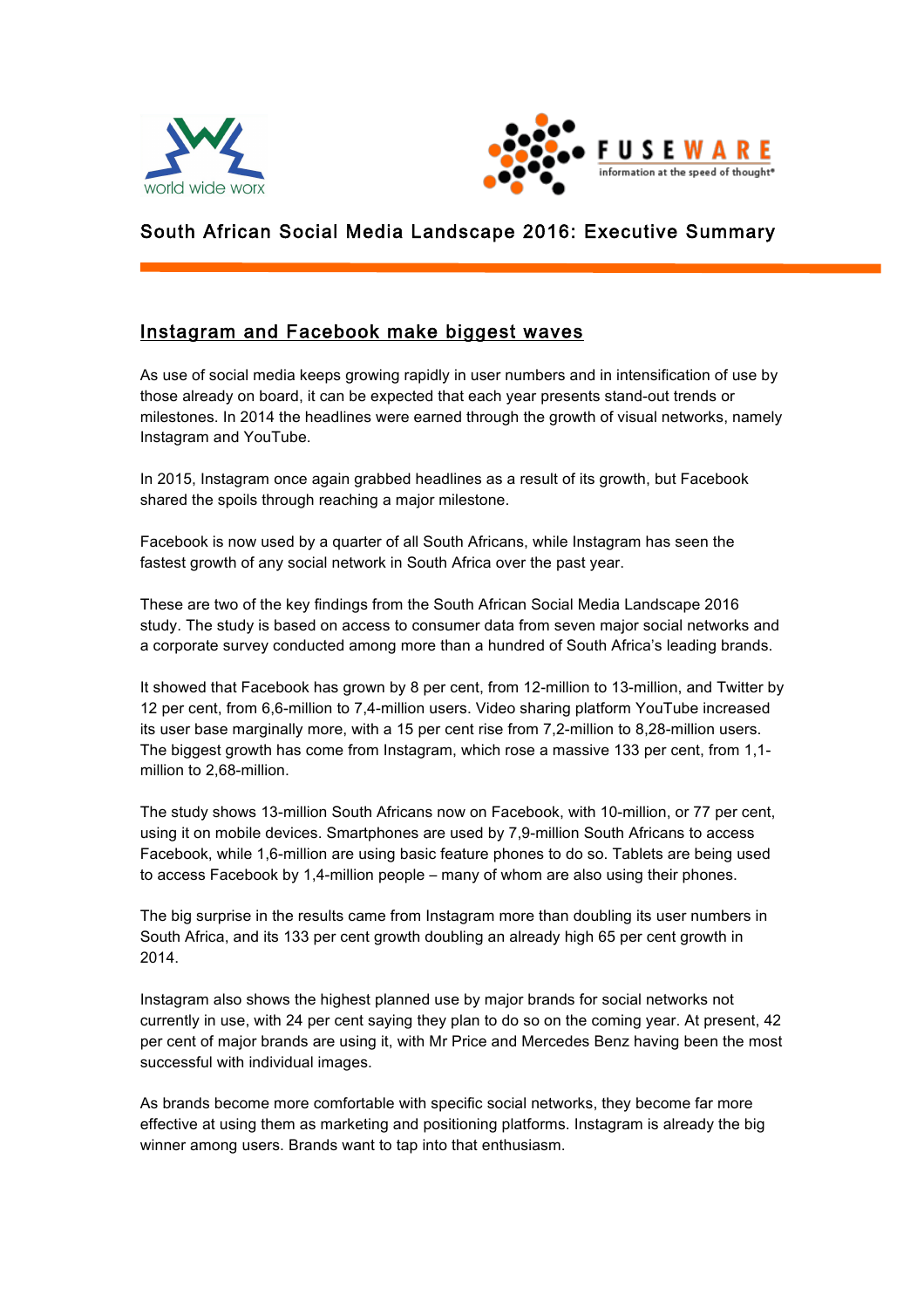### Social apps take over SA smartphones

For the second consecutive year, social media apps have dominated free downloads on all three major app stores in South Africa, namely Google Play for Android, the Apple App Store for iOS, and the Windows Store.

This is one of the key findings of of the South African Social Media Landscape 2016 study, which reveals just how deeply entrenched mobile social apps have become in South Africa.

WhatsApp in particular is dominant, topping the list of both iOS and Android downloads. Only in the Windows Store does it drop, down to third position, with its parent company Facebook enjoying number one position. Facebook is second in free iOS downloads and third in Android.

Facebook properties dominate the next two positions on iOS as well, with Facebook Messenger and Instagram rounding out the top four. The Google Play store has the same top four, in a slightly different order, with Facebook Messenger at two and Instagram also in fourth place.

Windows Phone has a slightly different mix, thanks to marketing emphasis by Microsoft, which has its own Podcast app in second, its cloud storage app OneDrive in fourth place, and the Microsoft-owned Skype in fifth. However, Facebook messenger lies sixth, giving Facebook three of the top six spots for free Windows Store downloads.

"It can be argued that Facebook currently owns mobile – but not necessarily its revenue," says Arthur Goldstuck, MD of World Wide Worx. "Games completely dominate the top ten lists for highest grossing apps on iOS and Android, filling the entire top ten on each, as well as the top eight in the Windows Store."

Fuseware MD Mike Wronski points out that smartphones have not been entirely taken over by entertainment impulses: "The occasional utility app does intrude in the list of most downloaded paid apps. The serious professional and business users of smartphones still want to combine their social and work lives on their handsets."

### Contents list

Guest Introduction By Gil Sperling, Popimedia Introduction By Arthur Goldstuck Headline insights Key insights from 2014 findings by Michal Wronski Agency Thought Leadership Social Media Usage
by SA Brands

Analysis and charts from corporate survey South African Brands

- Social Media Stats
- Top Social Content from SA's Top Brands
- Top 25 Facebook posts of SA's top 50 social brands
- Most Popular Twitter Content
- Most PopularYoutube Content